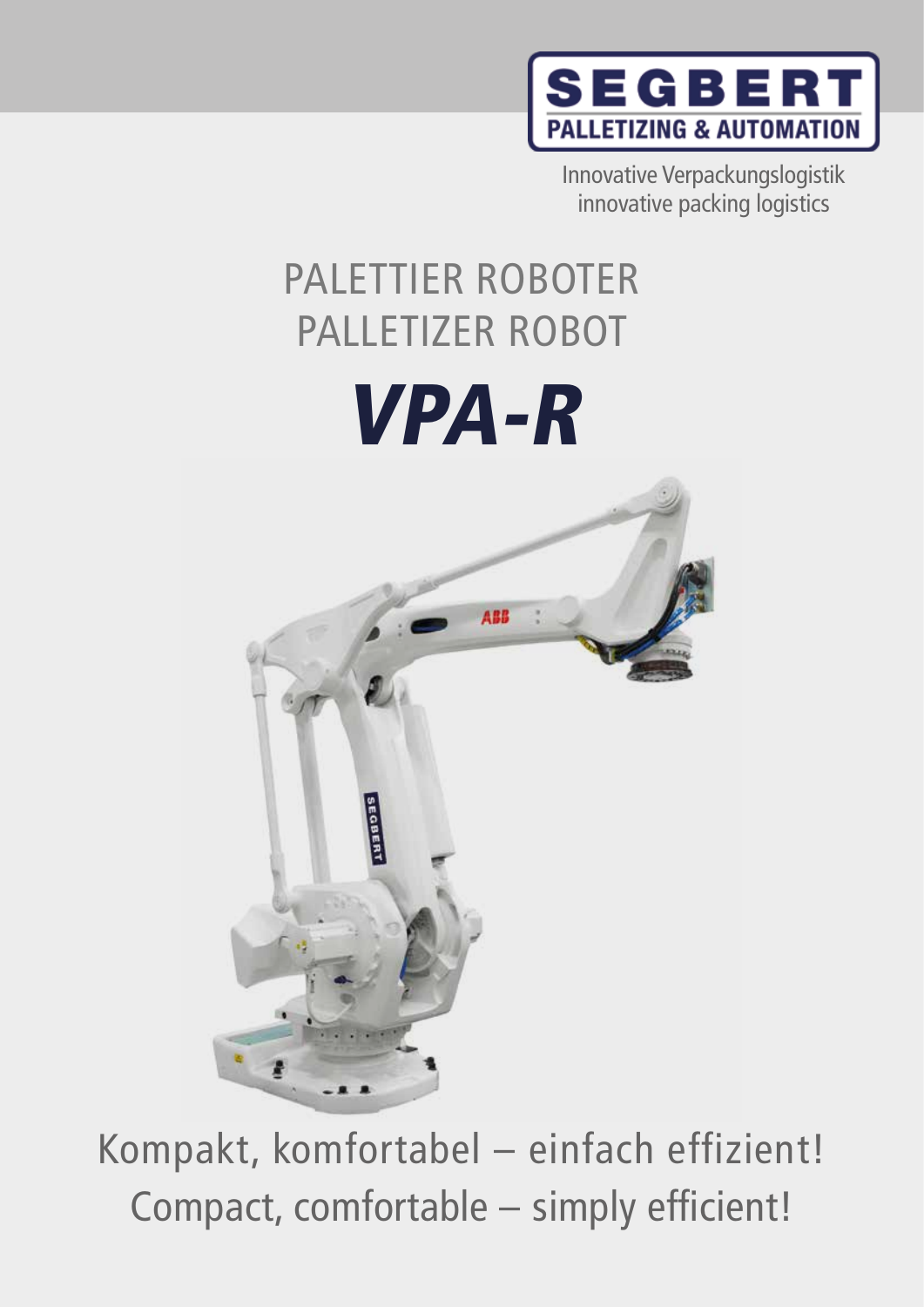### **Segbert-Software regelt die optimale Verteilung auf der Palettenfläche**

- Das **3D Lagenprogramm PalAdmin** errechnet exakt, wie die Palette am effizientesten bestückt wird
- **Produktionsdaten** können aus Ihrem System übernommen werden ebenso können **Status- und Fertigmeldungen** an beliebige
- übergeordnete Betriebssysteme übergeben werden
- **Palettenfahnen** werden mit einem speziellen Programmmodul ganz einfach automatisch erstellt

#### **Segbert software controls optimum distribution on the pallet surface**

- The **3D layer program PalAdmin** calculates exactly how the pallet is loaded most efficiently
- **Production data** can be taken over from your system
	- **Status and finish messages** can also be transmitted to any
- superordinate operating systems
- **Pallet flags** are produced automatically with a special program module



## **Der Multi-Purpose Palettierer für Anwendungen in verschiedensten Branchen**

## **The multi-purpose palletizer for applications in various kinds of industries**

- Zuverlässige Roboter Technologie mit dem Segbert 3D Lagenprogramm
- Palettieren auf bis zu 4 Paletten gleichzeitig
- Tragfähigkeit bis 450 kg inkl. Greifer
- Kundenspezifische Werkzeug Designs, wie z.B. Vakuum Sauger oder Greifer
- Kupplungssysteme für schnellen Werkzeugsaustausch für flexible Anwendungen.

Option: 6-Achs-Roboter für kundenspezifische Palettierproduktionen



- **F** reliable robot technology with the Segbert 3D Layer programming.
- $\blacksquare$  Palletising on up to 4 pallets at the same time
- carrier capacity up to 450 kg incl. gripper
- Customer specific tool designs, like e.g. vacuum aspirator or gripper
- Coupling systems for quick tool exchange for flexible applications

Option: 6-axis-robot for customer specific palletizing jobs.